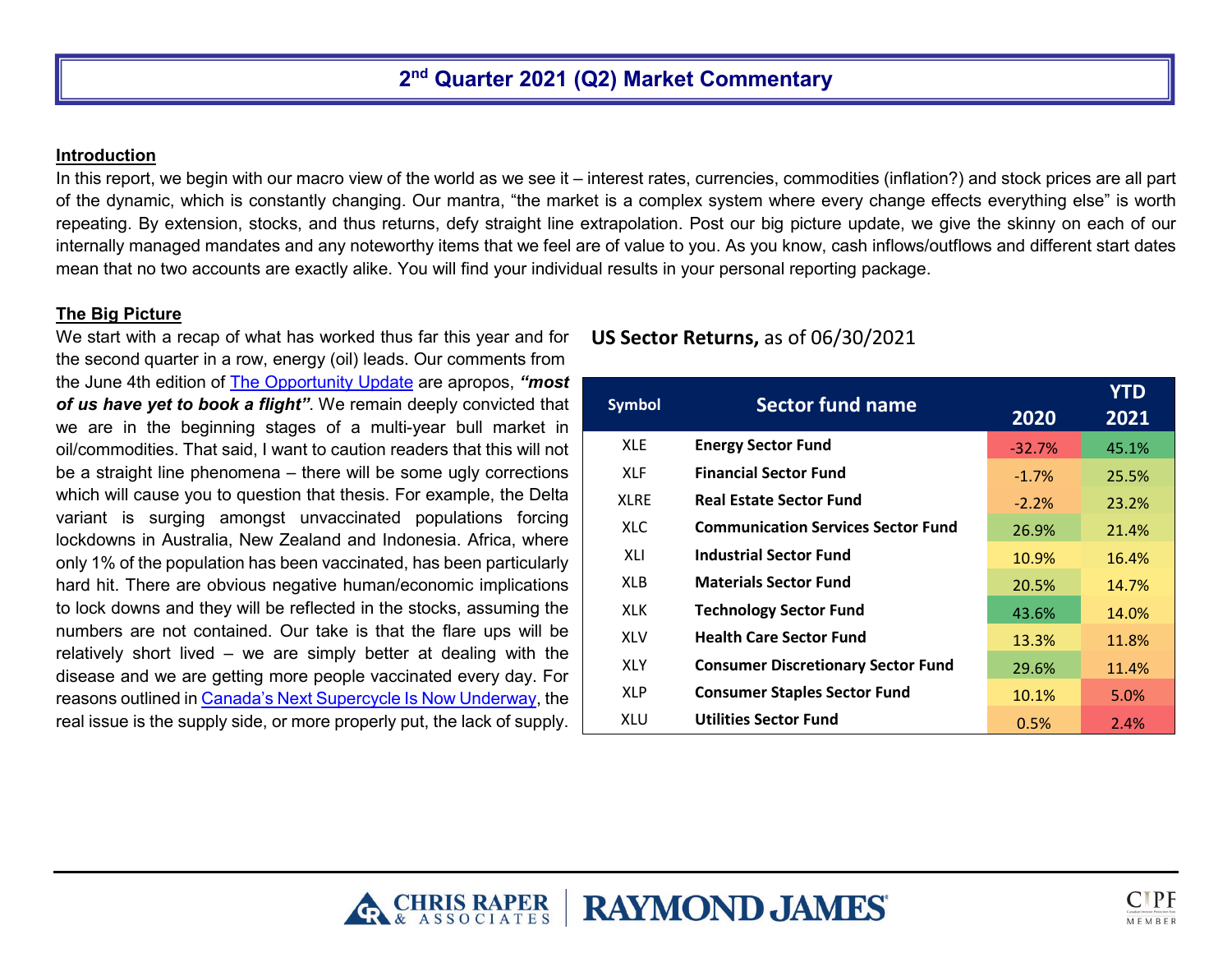

Charts courtesy of [StockCharts.com](https://stockcharts.com/)

Our favourite leading economic indicators continue to point to better economic growth for both manufacturing and service based economies - copper surged to an eye popping \$4.89 per pound in early May and settled at \$4.29 per pound on June 30. The semiconductor index actually closed out at yet another all time high, which should not surprise us given the global chip shortage. Note that last word, shortage – every where I turn, there is a shortage: labour, computer chips, oil, copper, nickel which translates into a shortage of almost every manufactured good you can think of. There are no quick fixes to increasing supply. I mean making babies into productive workers is at least a 20 year process. Developing a new copper mine takes ten years, siting and building out a new semiconductor manufacturing plant is roughly five years. The current debate on Wall Street is on inflation – is it transitionary or permanent? Interestingly enough, in a recent Bank of America survey some 73% of fund managers believe that it is transitionary. History teaches us that the consensus is more often than not, wrong. So the US Fed and apparently most money managers are in the transitionary camp. When we weigh the long lead times to fix supply driven shortages, we are certainly biased to permanent camp and will position ourselves accordingly until the evidence tells us we are wrong.

Last but not least, two major drivers of global capital markets are interest rates and the \$USD – both are at a crossroads. My expectation is that their respective trends, will resume. Specifically, interest rates as measured by the yield of 10 year US government bonds (US Treasuries in industry parlance) have actually declined over the quarter, in part due to the US central bank indicating they are prepared to keep interest rates low until such time as we get back to full employment, irrespective of inflation running hot. Our take is they will be late to take away the punchbowl forcing them to increase rates faster and higher in 2022. For now, enjoy the cheap money.



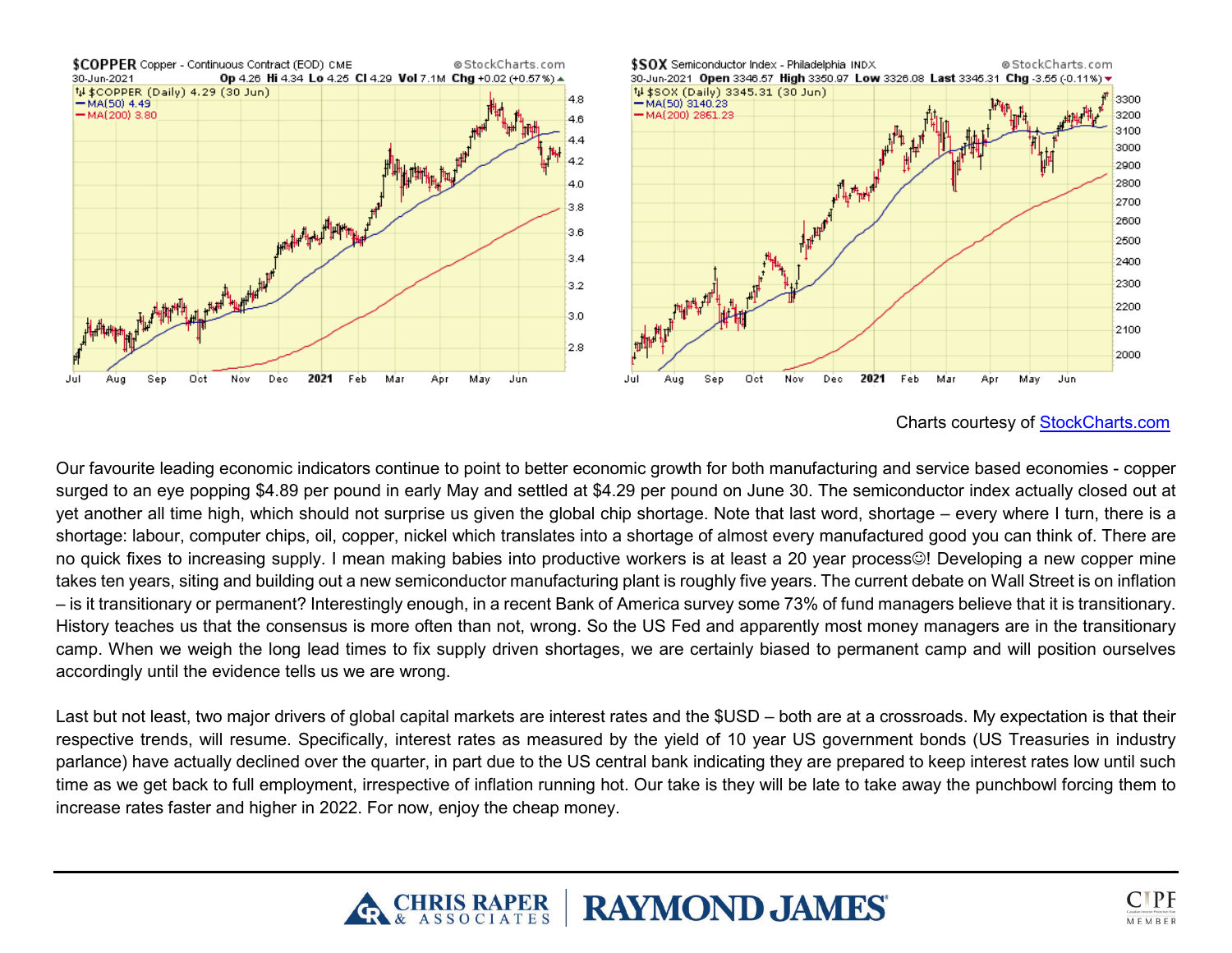The \$USD rallied in June as per the chart below, but I now see it as pretty overbought and note the lower high versus its peak in April. Our take – if you have \$USD's squirrelled away and you have made a decision that you are no longer going to be a snowbird, take this opportunity to convert to \$CAD.





Charts courtesy of [StockCharts.com](https://stockcharts.com/)



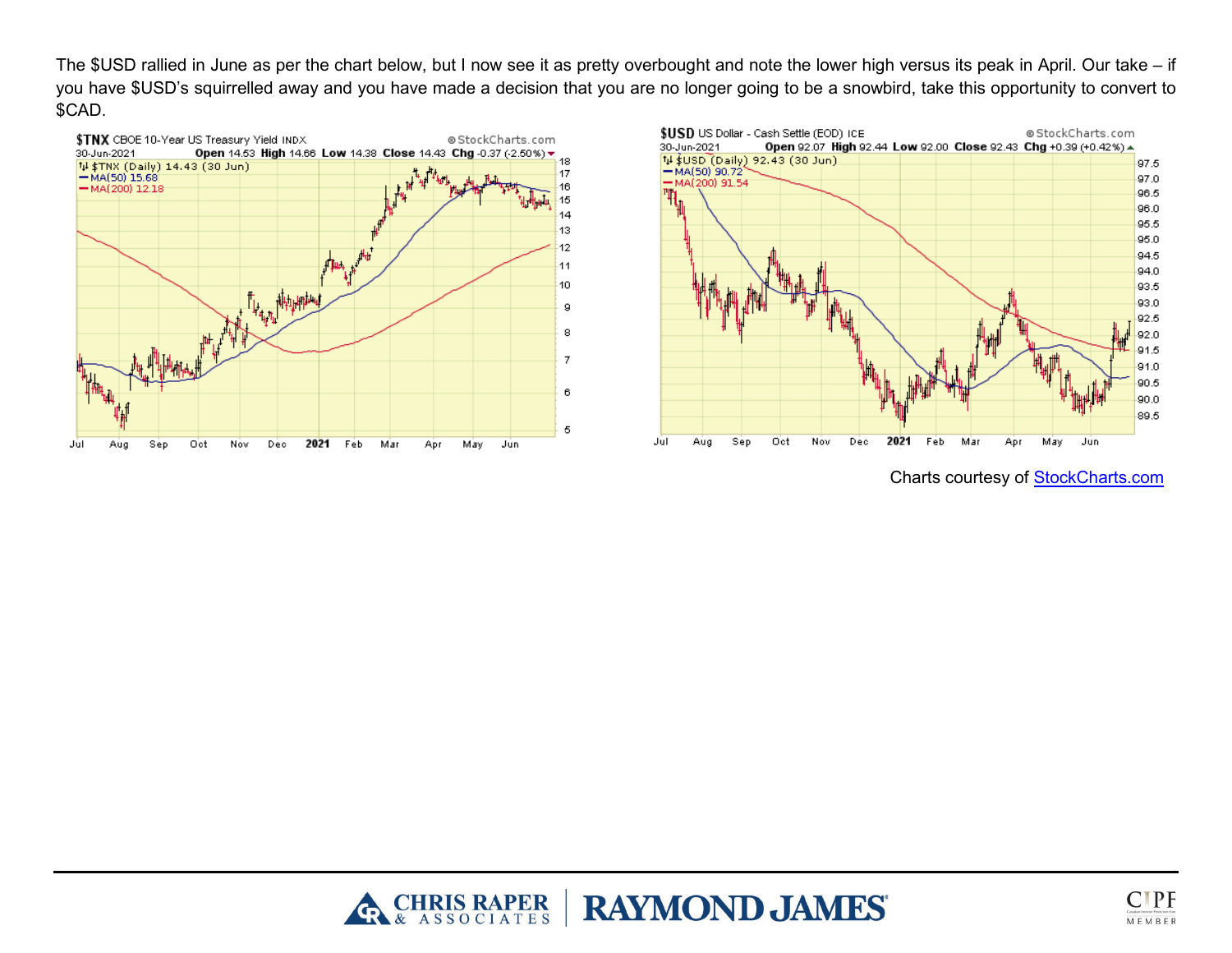**The Dividend Value Discipline™** – launched in the fall of 2002, our bellwether strategy straddles the need for income and growth. It has no restrictions in terms of industry or geography, but it does have biases – i.e. our preference for acquiring "rent cheque (dividend) growers", for both income and capital gain. Why growers? Please ask me the next time we speak. In short, over long periods of time they do extremely well.

Q2 saw significant progress after an already strong start the year in Q1. Our commodities exposure certainly helped. Most balanced accounts (those with a fixed income component) saw year to date returns peg in at the +12% to 13% range, whereas accounts in the all equity version were in the +15% to 16% range.

As you would expect, our objectives remain unchanged:

- Invest in companies that evidence superior corporate culture and are disrupting/reinventing the way business is done, and/or aggregating (purchasing smaller competitors) their way to sustainable double-digit earnings and dividend growth.
- Hold such companies through the inevitable market downturns by focusing on their competitive advantage and thereby the long-term earnings/dividend growth, as opposed to the euphoria and dysphoria of the stock market.
- Generate a consistently growing income and absolute returns of 8%+ per annum over any investment cycle, i.e. peak to peak or trough to trough.

Two new companies were added to the program in Q2. [Simpson Manufacturing Company,](https://ir.simpsonmfg.com/home/default.aspx) through its subsidiary, Simpson Strong-Tie Company Inc., they design, engineer and manufacturer wood construction products – things like truss plates, fastening systems for shear walls, and mechanical anchors. Simpson Strong-Tie (SSD) is a highly skilled innovator and market leader in its markets, earning industry highest gross margins. We expect construction industry overall to benefit from multiple growth drivers – favourable demographics, limited housing inventory, urban-to-rural migration.

[Muller Industries \(MLI\)](http://www.muellerindustries.com/) was the other addition with exposure to construction industry. MLI is a disciplined aggregator in value-added copper products, not only they have disciplined mergers & acquisitions strategy, but they also have an impressive stock buyback activity (most purchases were done at multiyear lows of 2018 and of Q1 2020). We expect MLI to benefit from the same growth drivers as SSD.

The other notable move was a doubling of our conviction to  $PayPal$  which was highlighted in our Q1 report. An interesting observation – a recent survey by J. P. Morgan asked, when presented with multiple wallet at checkout, which brand do you typically choose? PayPal pegged in at 47% - the next closest was Apple Pay at 11%. That is what I would call first mover advantage!



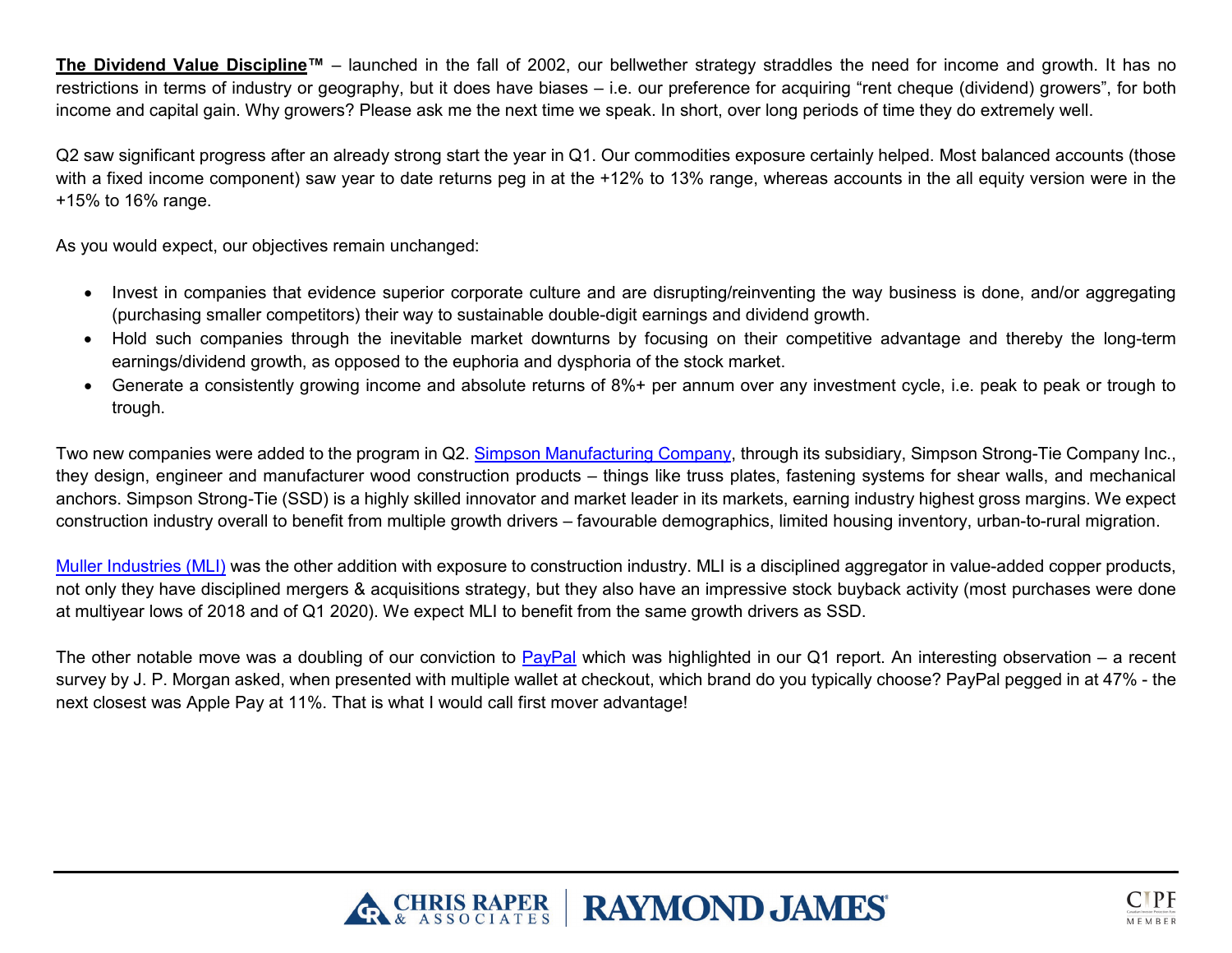Rent cheque (dividend) increases? I am glad you asked:



**The Global Active Macro ETF (GAME) Strategy** – This mandate continues to push us to sectors/ regions of the world where money is flowing to - it moves with the trend. As participants understand, the process was built to force us to own what is working, regardless of our biases, and push us off what is not working. Throughout the second quarter of 2021 we increased our allocation to broad Canadian equities (XIC.TO) and Canadian real estate (XRE.TO), while trimming some U.S. energy exposure (XOP) and exiting our U.S. bank exposure (KBE).

Where does it fit? The turnover in GAME is fairly high and for that reason, we like to see this mandate within registered accounts (i.e. RSP, RIF, TFSA, IRA). This is a go anywhere strategy an thus is especially appealing to investors that want to move with the market and not get locked into a specific mandate "box", i.e. U.S. equities or emerging markets debt. When I site periods in history where the S&P 500 has actually been negative on a 10-year rolling basis, most people understand why not getting locked in is so important. That is one of the reasons for our generally negative biases towards mutual funds – they have their place, sparingly, in our view.





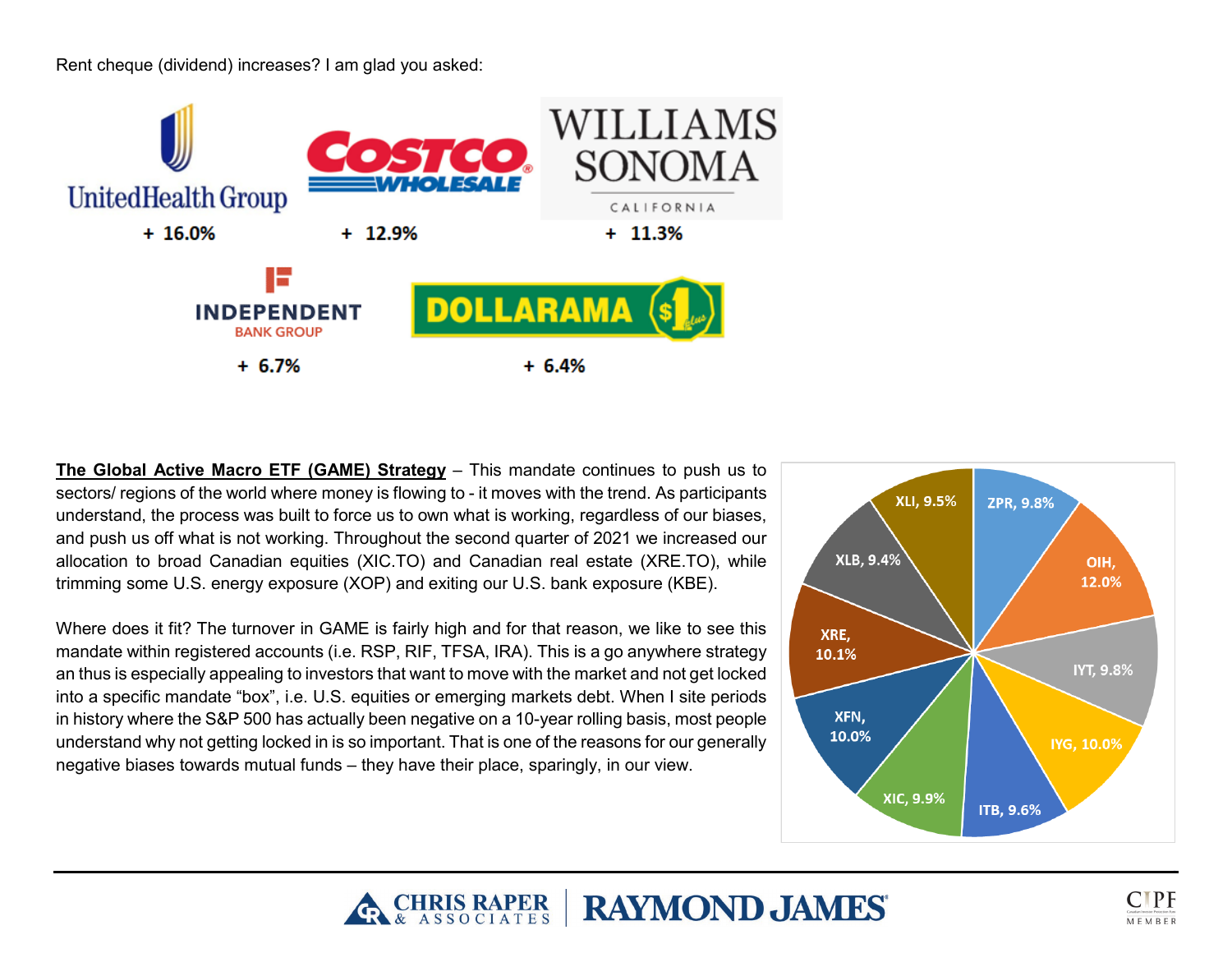**The Tax Advantaged Preferred Share (TAPS) Strategy** – The Canadian preferred share market backed off ever so slightly in the month of June following interest rates south. What has not changed is the shrinking supply of Canadian preferred shares due to limited recourse capital notes (LRCNs) now being the cheapest option for banks and insurance issuers.

The strategy will appeal to investors where the primary focus is on income, and want maximum tax advantage. It is not appropriate for registered accounts as you would nullify the tax advantages.

The adjacent image shows a snapshot of our current model issuers as of June 30, 2021. The current portfolio yield is ~4.5% (or 4.0% net), but recall that the interest equivalent due to the dividend tax credit is north of 6% assuming you are in the highest marginal tax bracket, and if you are not, it only gets better.

| <b>PREFERRED SHARES ISSUERS</b> |
|---------------------------------|
| <b>BCE INC</b>                  |
| BANK OF NOVA SCOTIA             |
| BROOKFIELD ASSET MANAGEMENT INC |
| <b>ENBRIDGE INC</b>             |
| FAIRFAX FINANICAL HOLDINGS LTD  |
| <b>GREAT WEST LIFECO INC</b>    |
| MANULIFE FINANCIAL CORP         |
| PEMBINA PIPELINE CORP           |
| POWER CORP OF CANADA            |
| ROYAL BANK OF CANADA            |
| TORONTO-DOMINION BANK           |



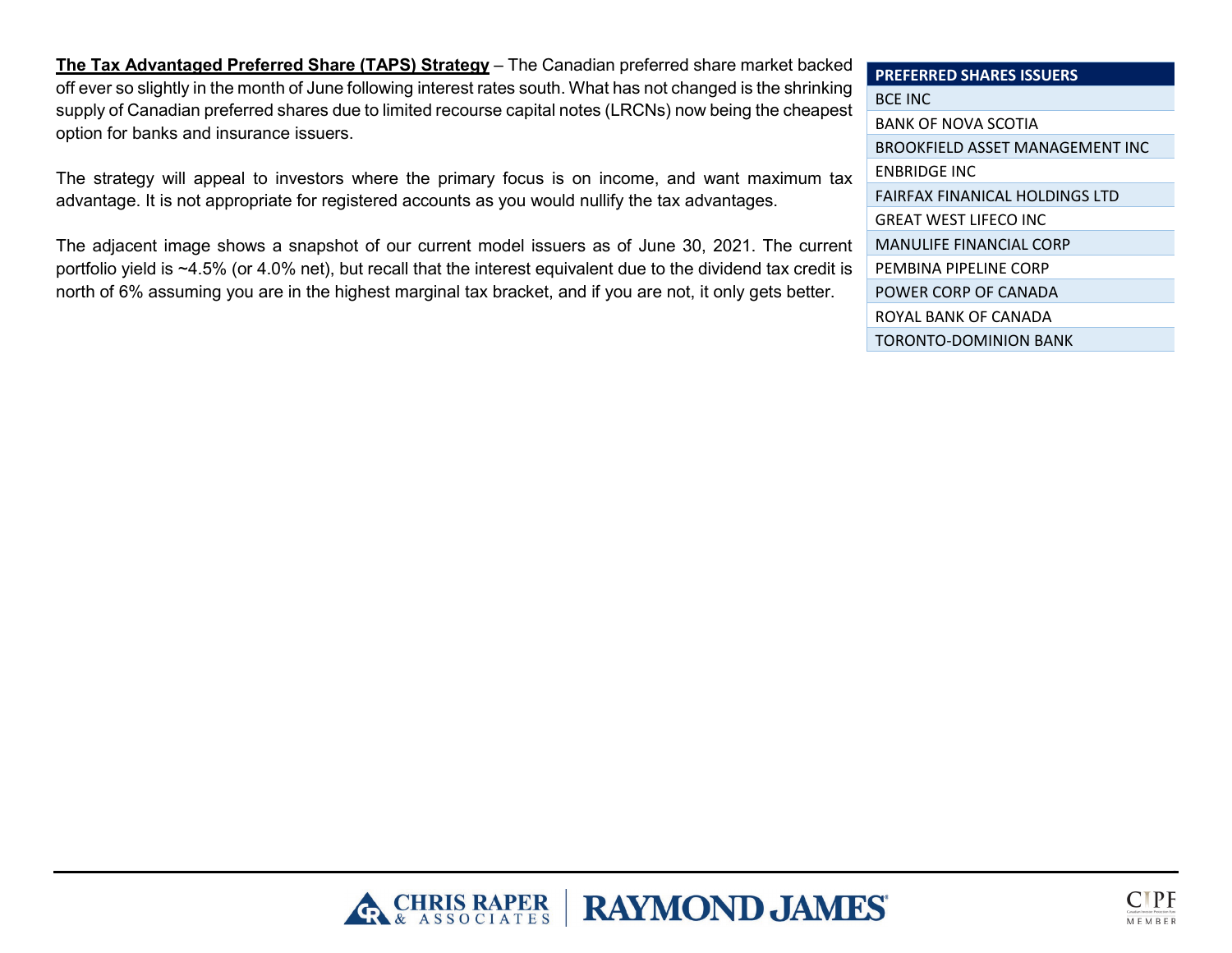**The Keep More Income (KMI) Strategy** – This mandate was developed for a very specific niche – a resident of Canada, whose primary concern is after tax income and yet wants some growth, over time. Thus, it is only suitable for non-registered/taxable accounts.

At the risk of ad nausea, prior to the market meltdown of 2008/09, Canada was the place to be for most of the previous decade, in terms of investment returns. Post that crisis, the U.S. has been the place to be for most of the past 12+ years. Historically speaking, it is extremely unlikely that the U.S. will continue to be the place to be for the next decade. In our view, the \$USD is still in a downtrend and there is plenty of evidence that investors are returning to the X-USA space. The best opportunities tend to come from sectors/regions where investors have thrown in the towel and yet, the fundamentals have changed for the better – that certainly describes Canada's resources sector and if the resources are doing well, most Canadian companies will do well, ergo stocks.

For participants, yes this has done even better than I expected – far better. Again, please temper your expectations, prolonged periods of performance at these levels are doubtful. For non-participants, because the formalized program has been in existence for less than one year, we cannot make the results public.

**The Next Cycle Resource Fund (NCRF)** – Like the KMI strategy above, the tenure of this program is insufficient for us to be able to share the results publicly. Our latest take on the secular view is best looked at here: [Canada's Next Supercycle Is Now Underway.](https://www.chrisraper.com/insights/-/media/b96efeaee18a497abe926bb93e43f0bf.ashx) In short, we remain in the bullish camp.

Throughout the quarter there was a notable trend to more oil allocation at the expense of wood and power producers.

Who is it for? Investors with a higher risk tolerance and a specific interest in owning some of Canada's top resource producers. Due to turnover, it is better suited to a non-taxable account or slice thereof.